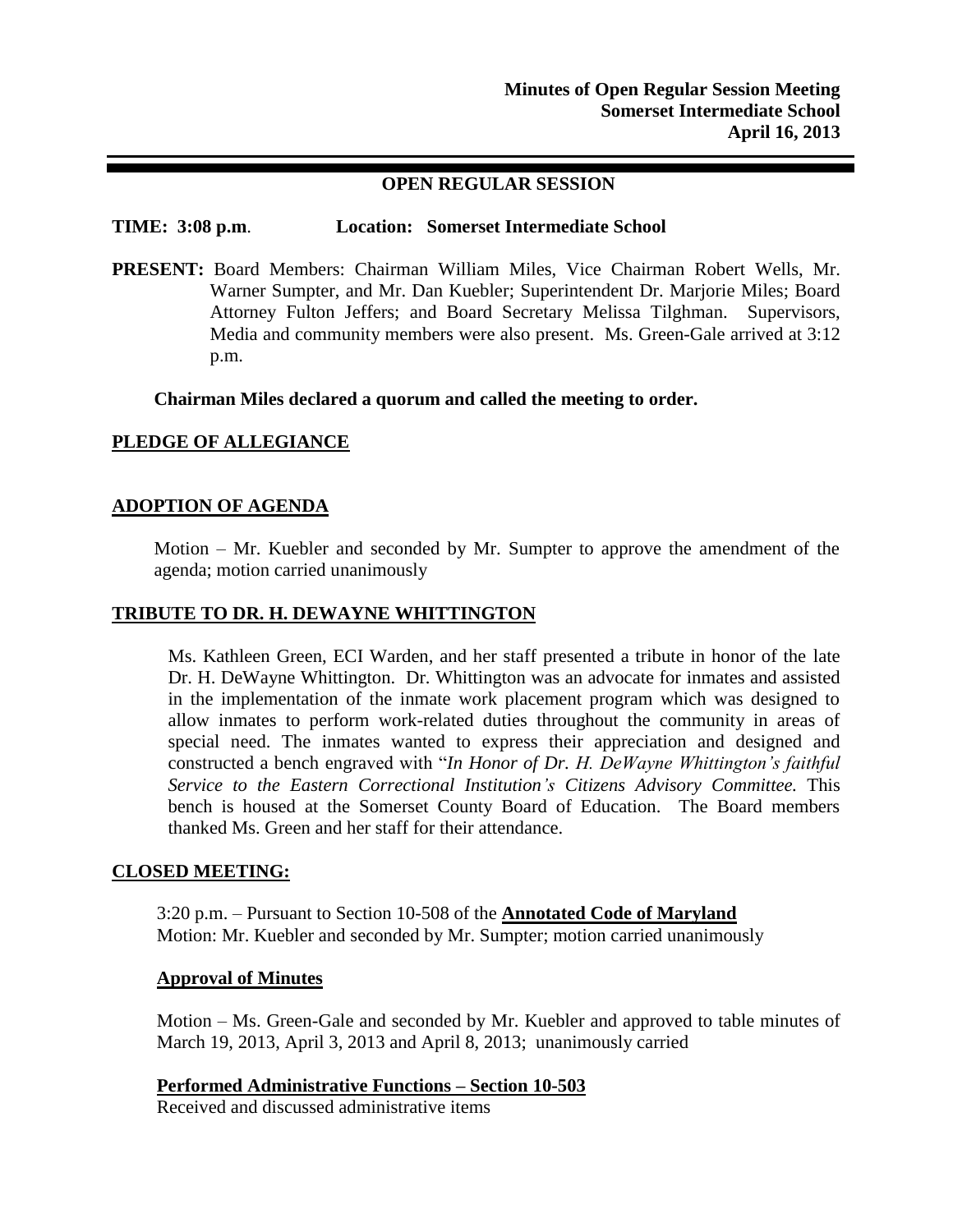**Discussed Personnel Matters (New Hires, Retires, Resignations)–Section 10-508(a) (1)** Received, reviewed and discussed personnel matters

**Consulted with Attorney to Obtain Legal Advice – Section 10-508 (a)(7)**

Received advice from the Board Attorney

**Discussed Negotiated Agreements – Section 10-508 (a)(9)** Received and discussed negotiated agreements

**PRESENT:** Board Members: Chairman William Miles, Vice Chairman Robert Wells, Ms. Margo Green-Gale, Mr. Warner Sumpter, Mr. Dan Kuebler, and Board Attorney Fulton Jeffers; Superintendent Dr. Marjorie Miles; and Board Secretary Tilghman. Human Resource Supervisor, Beth Whitelock was also present for a portion of the meeting.

# **The Board convened in an Open Public Budget Hearing - 5:00 p.m.**

Dr. Miles presented an overview of the projected revenue for the FY2014 Budget. It included an additional \$2.8 million budget increase. This increase will be distributed throughout the following areas of the budget where significant increases were needed.

 $\triangleright$  professional development, materials of instruction, textbooks, substitute costs, media supplies, school office supplies, consumables, consultants, technology, Special Education Consultants, Out of County Student Placement, cleaning supplies, insurance, Workmen's Compensation, pensions shift, Board legal fees, maintenance service contracts, and the advocation of additional CTE programs.

The increase will also be absorbed by the reinstatement of missing line items, new positions, an increase in fringe costs, and the negotiated agreements' package costs.

Mr. Melvin Higgs, SEA President, addressed the Board in reference to unattractive salary negotiations, employee compensation for additional workload, and the redirecting of additional funding to assist support staff and teacher salary packages.

# **Chairman Miles called for a recess at 5:30 p.m.**

# **The Board reconvened in the Open Regular Meeting at 6:08 p.m.**

# **Public Participation**

Several students, teachers, and members of the community addressed the Board expressing their support of the Washington High School Administration, the Washington High School Basketball coach and the Superintendent. Additional concerns and comments are listed below: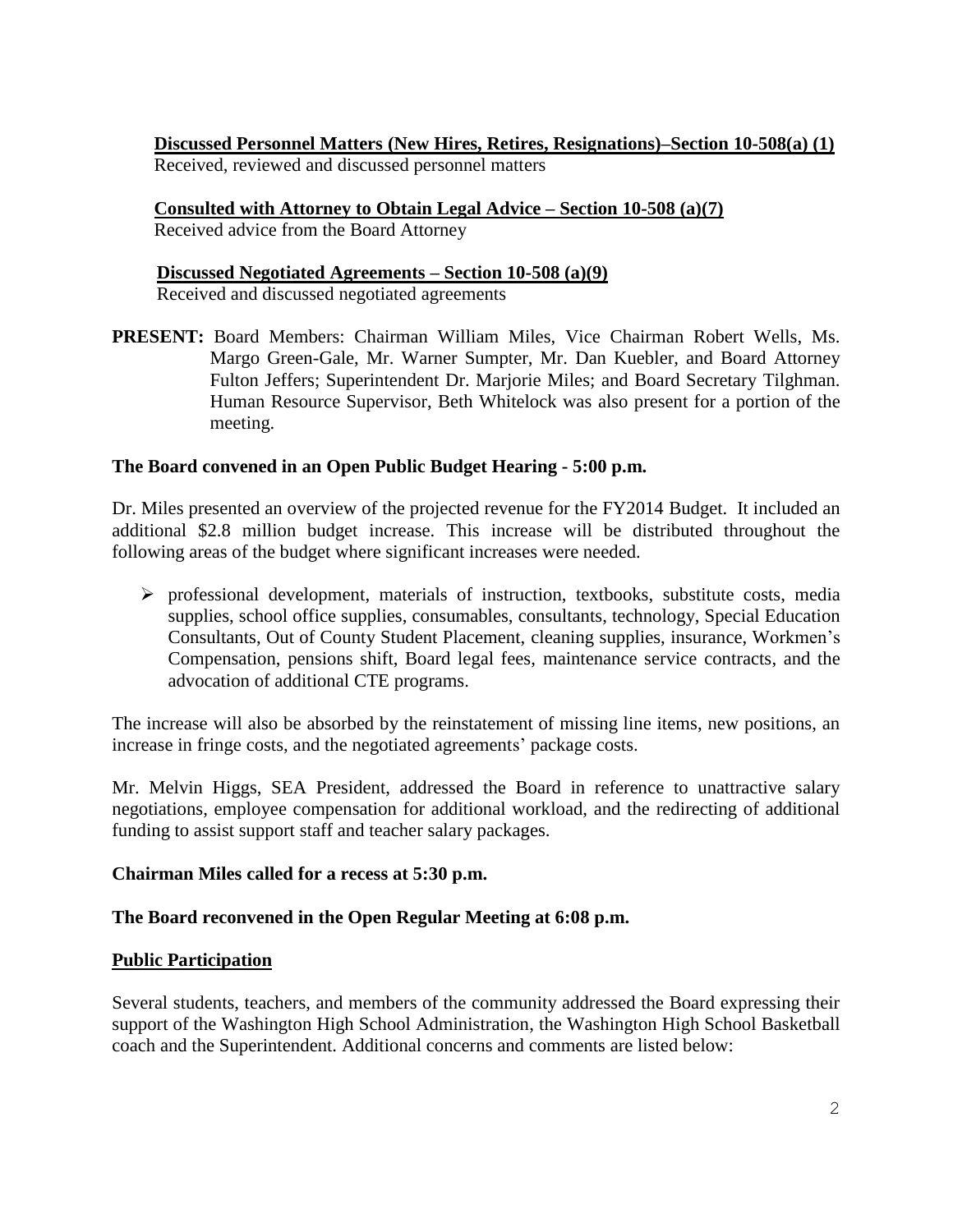- $\triangleright$  Speeding of bus contractors
- $\triangleright$  Disrespectful students
- $\triangleright$  The need for professional development provided to teachers to engage students' interest in learning
- $\triangleright$  Professional development for Washington High School principal
- $\triangleright$  Appreciation for SAT preparation and media materials added to the budget
- $\triangleright$  The need for positive African American role models in administrative positions within the school system
- $\triangleright$  The need for school resource officers within the schools
- $\triangleright$  Inappropriate media posts by Mr. Kuebler and remarks made by Mr. Wells regarding Washington High School's principal
- $\triangleright$  The demand that the Board follow protocol when addressing personnel issues
- $\triangleright$  Parent's request to dismiss a substitute teacher at Washington Academy & High School for alleged bullying and harassment and refusal to apologize to student
- $\triangleright$  The purpose of six sheriffs attendance to the meeting

## **Approval of Open Regular Session Minutes**

The Board unanimously agreed to table the approval of minutes for the March 19, 2013, April 3, 2013 and the April 8, 2013 Board meeting minutes.

## **Announcement of Closed Meetings:**

Chairman Miles announced that the Somerset County Board of Education met in Closed Sessions on the following dates pursuant to Section 10-508(a) and Section10-503 of the *Maryland Annotated Code* for the reasons listed below:

- $\triangleright$  April 3, 2013
	- To Perform Administrative Functions Section 10-503
	- To Discuss Personnel Matters Section 10-508(a)(1)
	- To Discuss Negotiated Agreements Section 10-508(a)(9)
	- To Discuss Matters not Related to Public Business Section 10-508(a)(2)
- $\triangleright$  April 16, 2013
	- To Perform Administrative Functions Section 10-503
	- $\bullet$  To Discuss Personnel Matters Section 10-508(a)(1)
	- To Receive Advice from Legal Counsel Section 10-508(a)(7)
	- To Consider Matters that are related to Negotiations Section 10-508 (a)(9)

## **Student Board Members' Activities Reports**

The student Board members presented their reports and were thanked by the Board members.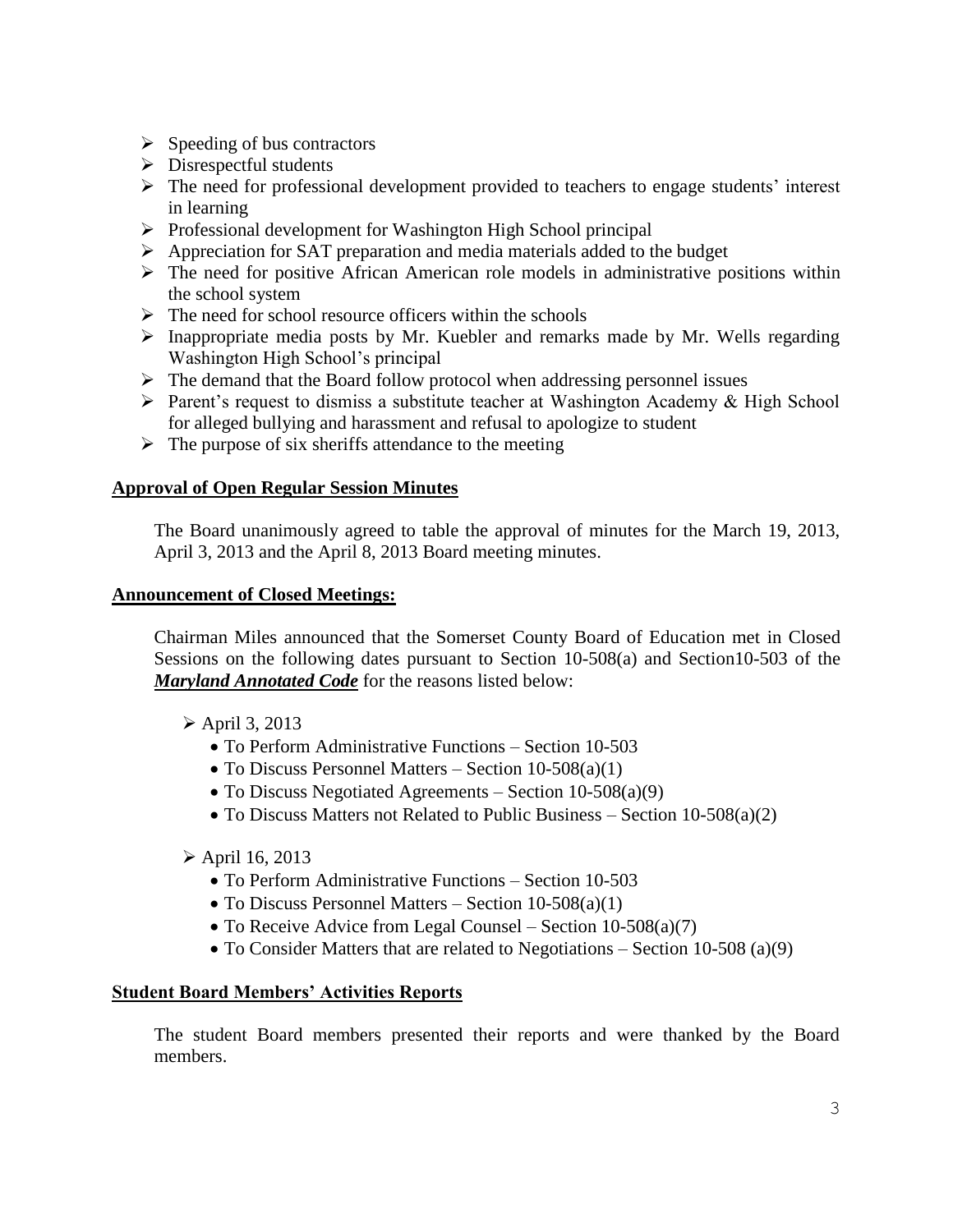## **OLD BUSINESS**

## **Policies**

Motion: Mr. Kuebler and seconded Mr. Sumpter to approve revisions to policy #100-12, Public Participation; motioned carried unanimously

Motion: Mr. Kuebler and seconded by Mr. Sumpter to approve the revisions to policy #100-13, School Board meetings; motion carried unanimously

Motion: Mr. Kuebler and seconded by Vice Chairman Wells to approve policy #700-58, Whistle Blower Policy with recommended changes; motion carried unanimously

## **NEW BUSINESS**

## **Curriculum & Instruction**

#### **STEM Update**

Ms. Michelle McGoogan and Ms. Traci Schneider presented the Board with an update on the STEM Program. She stated that students are designated by the teachers. Three students from Somerset Intermediate School presented a Robotic Sea Perch Project. Ms. Pam South was selected as a week long summer institute participant.

#### **Grading Committee Update**

Mr. Elebash presented a report from the Grading Committee. He stated that there are twenty three members working on revising the grading system. Mr. Kuebler requested that changes be included in summer professional development.

## **SAT Testing**

Mr. Elebash reported that eighty-five students had taken SAT's in 2013.

#### **2013-2014 School Calendar**

Mr. Lawson presented the Board with two drafts of the 2013-2014 school calendars for the Board's review and study. The Board requested that the calendars be posted online for parent review.

## **J.M. Tawes Career & Technology Center Curriculum**

Mr. Glenn Ennis, Administrator in Charge at the J.M. Tawes Technology & Career Center, presented the State CTE course offerings at Tawes. Those courses are: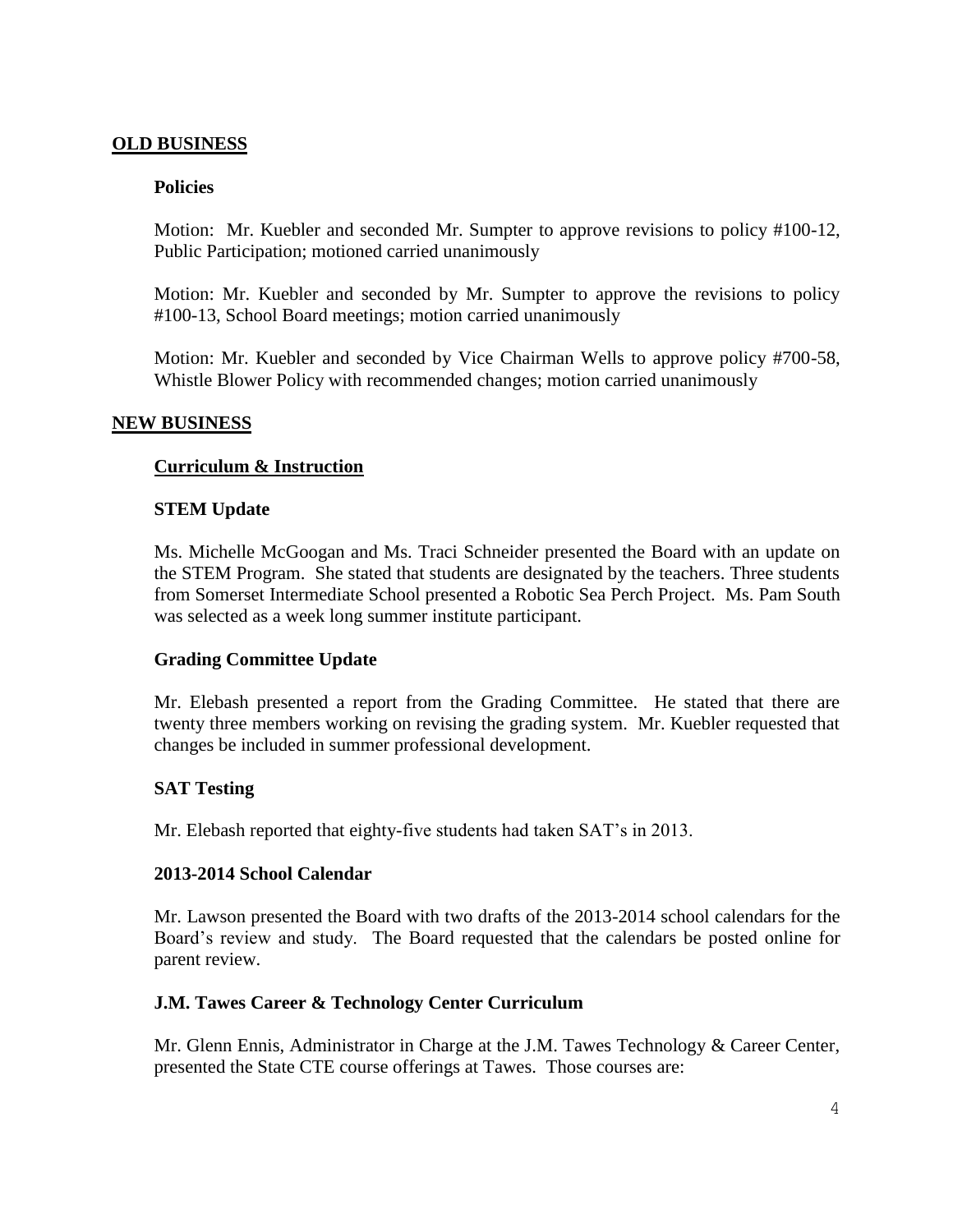- $\triangleright$  Health Biomedical Science
- Auto Mechanics Matef/ASE Certification
- $\triangleright$  SWAT Mock Trials
- > ROTC

Mr. Ennis expressed that he would like to offer heavy diesel equipment operations courses. Mr. Kuebler stated that a welding class should be added to the curriculum.

## **Washington Academy & High School Update**

Ms. Carter provided an update on the various incidents and code red calls at Washington Academy & High Schools. She informed the Board that Dr. Nugent of UMES had collaborated with Somerset County students and will be offering a six credit course this summer.

Dr. Miles stated that she had been notified by one of the referees at the game and was informed that Mr. Johnson was not inappropriate at the basketball game. Chairman Miles requested a written statement from the referee.

## **Technology**

## **Career & Technology Center Expansion**

Mr. Lankford showed a presentation on data and statistics outlining the critical need of the investment in the expansion of the Career & Technology Center. He stated that more Somerset County students are going to the workforce instead of going to college. Mr. Lankford asked that the Board help students and put forth the efforts to approve the CTE expansion.

## **Finance – Monthly Finance and Food Service Reports**

Ms. Smoker presented the monthly finance and food service reports to the Board. She reported that the food service deficit is approximately \$15,087 in the negatives.

## **Special Education Staffing Report**

Dr. Lynnette Johnson presented the Special Education Staffing report to the Board members. She reported that teachers will be moved around and added to the comprehensive classrooms. Mr. Kuebler expressed concern regarding the number of Special Education students in a classroom being taught by one teacher and one assistant.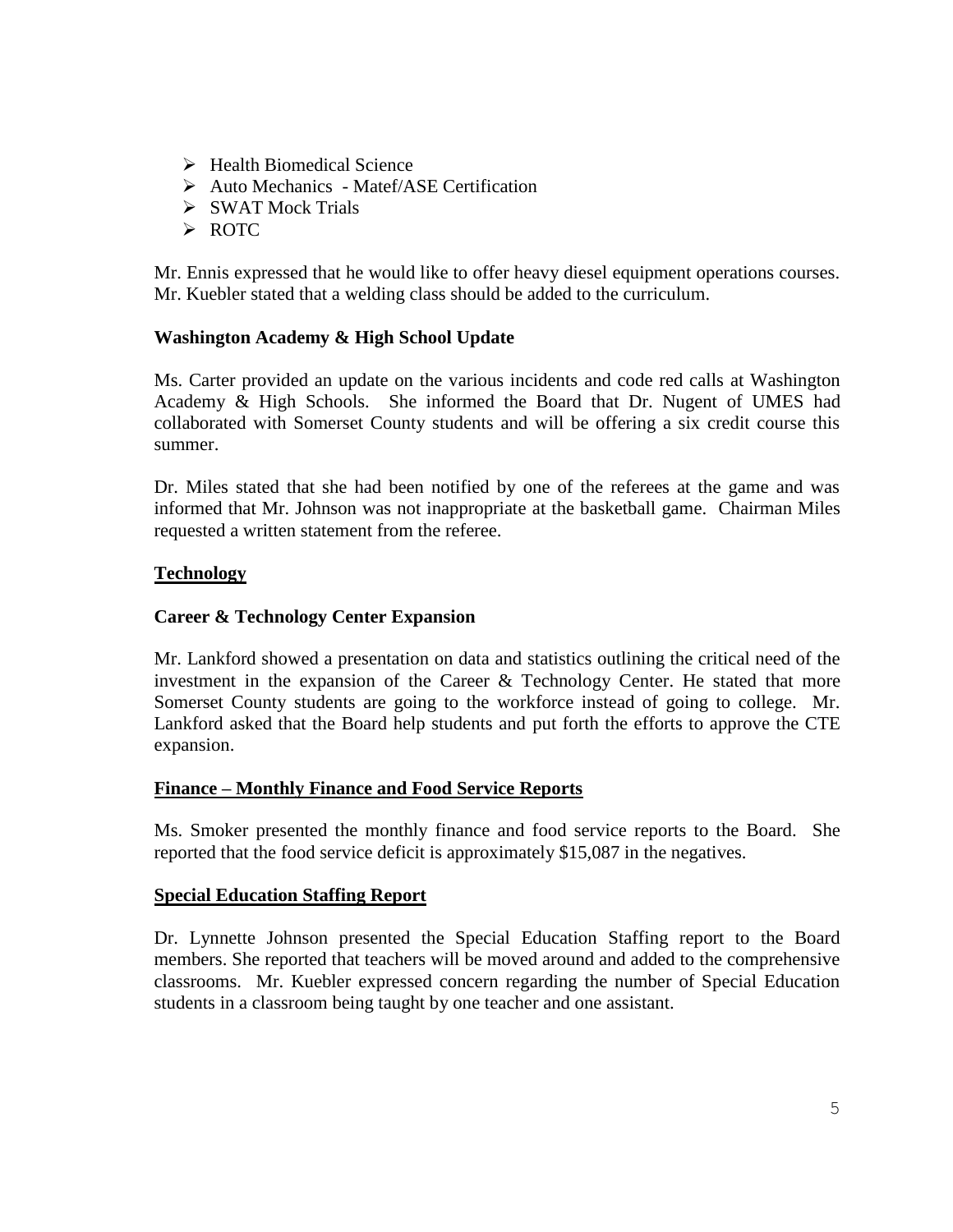## **STUDENT SERVICES**

## **Attendance**

Ms. Cortney Monar, Princess Anne Elementary School's Principal, and Ms. Elizabeth Marshall, Princess Anne Elementary School's Vice Principal, presented reports on student attendance and student discipline.

Ms. McLaughlin reported on the percentage of homeless students in the county and mental health services provided to students.

## **Truancy Mitigations**

Ms. Carter presented a truancy mitigation report to the Board. She stated that compared to the State, Somerset County truancy numbers are very low. Mr. Kuebler requested additional information on truancy issues.

## **FACILITIES**

Mr. Jefferson reported on the following:

- $\triangleright$  Pole Building construction will begin on April 22, 2013
- $\triangleright$  School Security update will be presented to the Board once completed
- Work continues on the athletic fields at Crisfield Academy & High School
- $\triangleright$  The next Athletic Committee update is on April 28, 2013
- $\triangleright$  CAHS heating unit replacement cost is \$300,000
- Deal Island Elementary School's serving line replacements will cost approximately \$15, 575.00
- Greenwood Elementary School's steamer will cost approximately \$4,300 and will be added as a line item in next year's budget

Mr. Kuebler requested the development of a facilities strategic plan. Mr. Jefferson stated that the Strategic Plan is included in the Capital Improvement Plan which must be updated.

## **Approval to develop a Transportation Committee**

A motion was made by Vice Chairman Wells, seconded by Mr. Sumpter and passed to approve Mr. Jefferson's request to develop a Transportation Committee; motion carried unanimously.